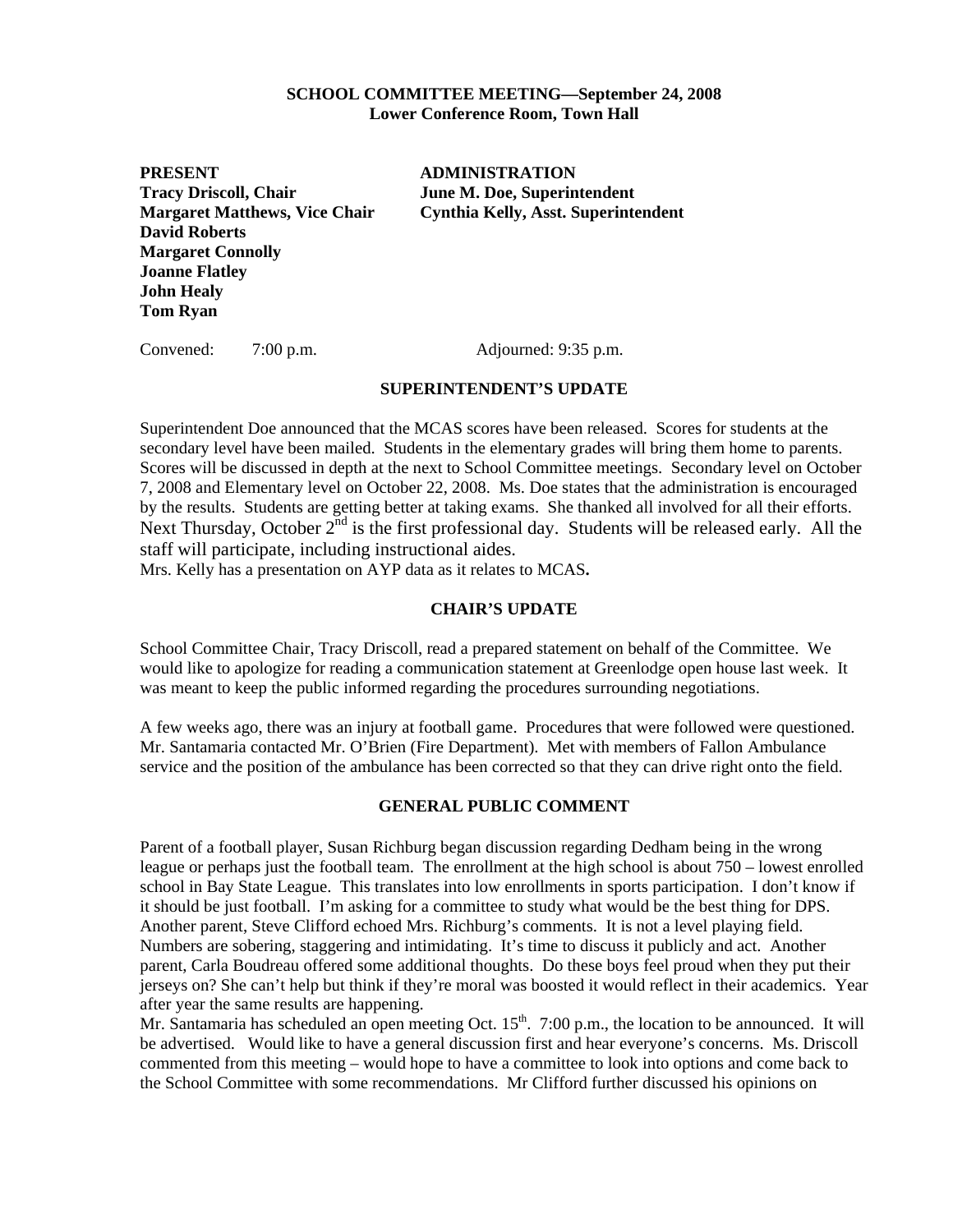enrollment declining and the impact it has on the ability to put numbers on the playing fields. It's David vs. Goliath. He would like to see the teams have a chance to win on a level playing field. Supt. Doe commented it is clear to the administration that we are taking this seriously and it will not be just put aside into a committee. Mr. Ryan suggested Oct.22 meeting have a follow up to see what action plan is.

# **REPORTS**

Mrs. Reisner presented a report on the issue of bullying. Progress has been made. Goal is to keep the topic out in the open. Would like to see more being done. She would urge any and all to get involved when they see someone is being bullied. She would like to see incorporated into the curriculum the knowledge of how devastating the effects of bullying are. Bullying does not just take place during the hours of school. Mrs. Reisner offers to be the voice of any student who feels uncomfortable reporting bullying to the administration.

Facilities Report – Brian Lynch, Director of Facilities

Painting the exterior, rear of the high school panels took place over the summer. Hope to continue by bringing the lift back over the next couple of weeks to try to complete C Wing, the Bridge and lower D Wing. Replaced cast iron radiators at the Riverdale School.

One of the larger projects the maintenance staff has been working on is an office for Tom Clinton from the Youth Commission and his staff. Completed renovations of the two vice principals' offices at the high school. Door replacement (capital project) is underway. Masonry repair project (capital project) is about 80% done – Oakdale, Riverdale and Greenlodge schools. D Wing and C Wing – light fixture replacements this summer and  $2<sup>nd</sup>$  floor A Wing. Energy conservation is a high priority. Will be starting work to get boilers up and running for the winter months. Great staff – custodians do a tremendous job. Discussion on delaying Town Meeting for another month – does have an effect on getting capital projects in the school completed over the summer due to bidding process.

Ms. Flatley commented that any interior projects slated for Capital should be looked at ahead of time. Mr. Roberts commented on the vehicle used to get projects started based on "approval of funding".

Mr. Ryan had question on Mr. Lynch's interaction with DPW and the field maintenance. Maintain a very good working relationship with the town departments.

Ms. Doe commented on the significant advance on the part of the school department to work with the town to provide space for one of their agencies in the school building – maintenance staff additionally renovated Mr. Keegan's office at the Town Hall. Asbestos training was completed for entire staff as well over the summer.

Congratulations to you Mr. Lynch for keeping our buildings maintained so professionally. The sense of pride exhibited by your staff is very evident in the hallways.

Question brought up concerning windows at the Capen. Mr. Lynch commented that the windows are on a list of capital projects waiting to be funded. Ms. Driscoll inquired about plans to remove some of the fencing around the high school.

Mr. Santamaria reported on the Advisory Program at the High School

Many teachers have volunteered to be on the Advisory Committee to analyze and assess program once it has been running for a while. Plans are to institute the program October 6, 2008. Mr. Murray and Mr. Rivera will discuss their roles and plans on instituting the program.

A great deal of research went into this task. Program will be broken down by grade level with 1 faculty member paired with 10 students. Every teacher is involved with a group. One half hour every other Monday with 19 sessions scheduled. Main idea if students feel connected with their school they are more willing to get involved. This program is part of the bigger picture of Dedham Public Schools as a whole. Statement of Purpose: To ensure every student in the school will have at least one individual to help them personalize their educational experience. Focus on academic growth, social development and civic responsibility. The foundation for program is in place, but will be an ongoing process for further development.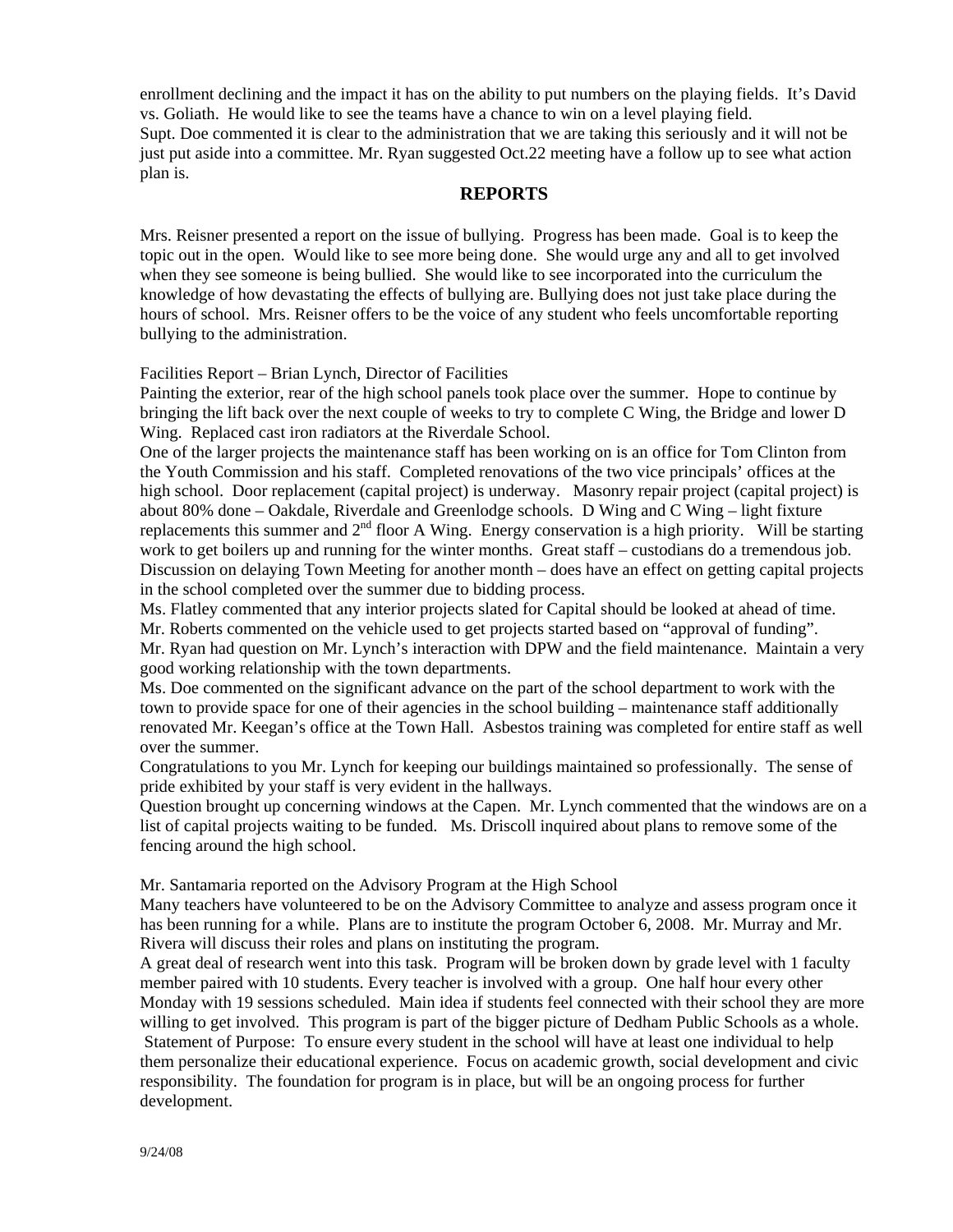Mr. Roberts asked a question on how program will be evaluated. Mr. Murray answered – small groups gathering feedback on lessons from teachers and students. Review in Department Chair meetings and determine how best to fine tune.

Ms. Doe added a point of follow up. One of the obvious pieces of data will be whether or not the climate in the high school in terms of peer relationships improves. That is hard data. This is not a new program, it is widely established throughout the country. It is part of the HS improvement plan.

Mr. Ruggere and Mr. Boles reported on Middle School Advisory and Peer Mediation Programs. The Advisory is already in place at the MS. So the students are already comfortable and will help at the high school level. It helps to share ideas and create bonds and relationships basically to make the school a smaller place. Practice social skills, talk about academic success and civic responsibility.

Discussion about Developmental Design that comes from Responsive Classroom at the elementary level. And then that flows into Advisory at the High School. Students have 8 years of a common language and social skills to go into the high school.

Mr. Ruggere further discussed the SCORE Grant: Peer Mediation that is up and running in the  $7<sup>th</sup>$  and  $8<sup>th</sup>$ grades. He reports a very successful program last year with 18 mediations. Focus efforts and reduced suspensions and detentions.

Question from audience: how were peer mediators picked? Is there an opportunity to still become one? Mr. Boles answered the original group had to express an interest in becoming a peer mediator. It is handled through the Guidance office and anyone interested in becoming a peer mediator is encouraged to go to Guidance.

High School Class Size Report charts were submitted in packets to School Committee members. Mr. Santamaria answered questions from the Committee.

Class sizes appear reasonable overall. Highest numbers 28 math and 31 in the journalism class. Mr. Santamaria wants to concentrate on numbers next year. Mr. Ryan noticed that Social Studies class sizes are missing from report. Ms. Flatley is concerned about math classes of 27 and above. Mr. Santamaria explained some students are repeating course and need it for graduation. As well, expressed concern in the honors Chemistry class. Main concern being safety – Mr. Santamaria spoke with teacher, high performing class and feels that it is manageable. Ms. Matthews commented for the record that the overall numbers for class sizes in not bad. By department: 19.4 math, 19.3 english, 18.3 science, 17.9 foreign language, 14 instructional technology, 16 occupational technology, 23 fine arts, 48 band, 20 social studies. Concern expressed over math class sizes. Mr. Murray discussed breakdown and it's highly tailored to meet the needs of many students.

Asst. Superintendent Kelly presented Power Point Presentation on AYP Status Hand out given to SC members HS Performance rating very high CPI 90-100, which is rated annually. To make AYP there are 4 parts. Participation – 95%, Performance at or above State Target, Improvement (looks at group change from last year to this year), Attendance and Graduation (60% or higher). Target CPI - 85.4 ELA 76.5 Math HS has no status because they have made AYP Reviewed MCAS data MS: Remains in improvement year 1 On target Math – no status – moderate performance rating Special Education – made improvement target Avery – no status – improvement on target Greenlodge – no status – very high ELA,  $H - Math - no change$ Oakdale – no status high ELA and Math – declined 85.4 score 85 Riverdale – no status – high ELA and Math – no change Concept of mountain – steady move upward